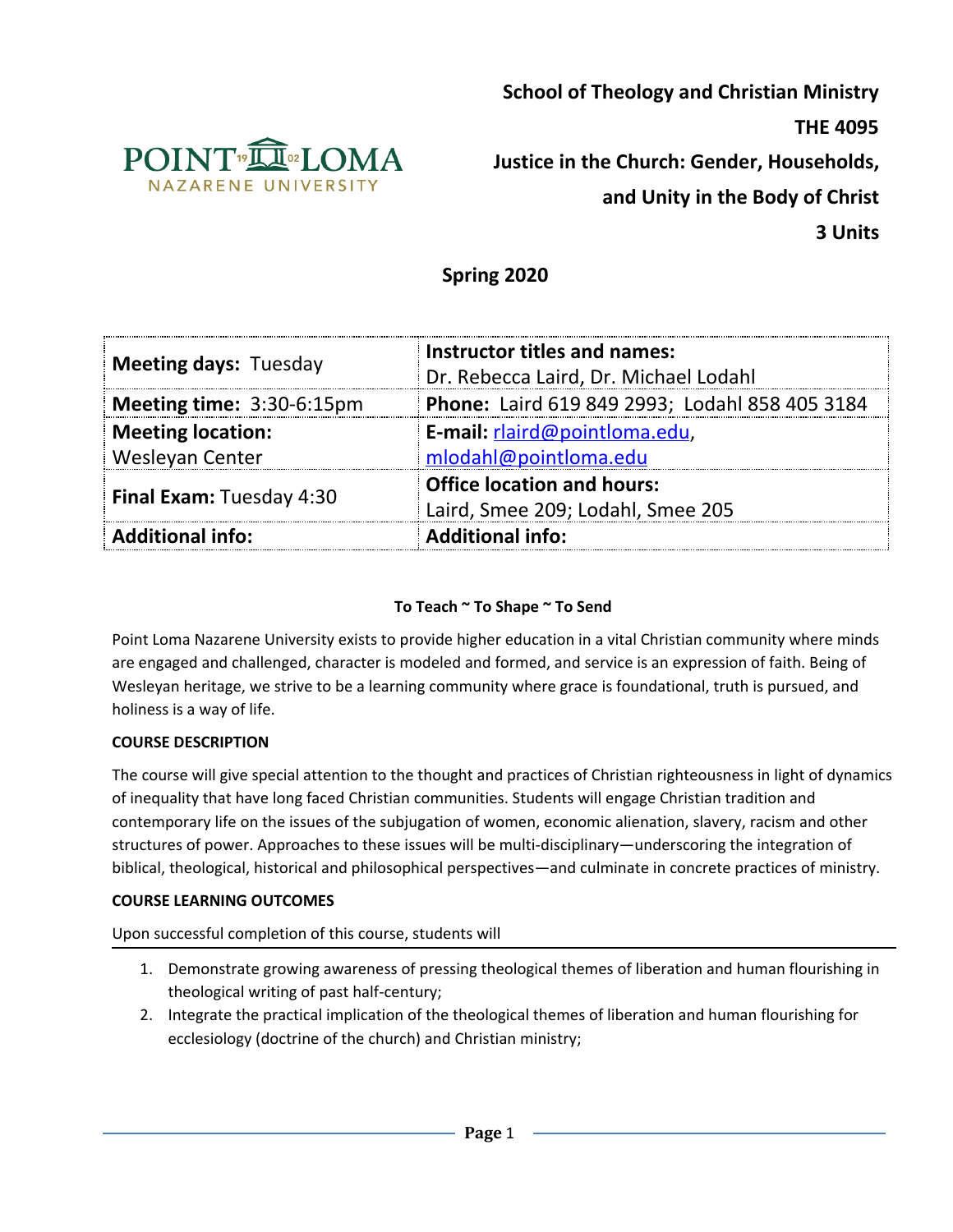- 3. Examine and reflect critically and creativity on the integration of biblical, theological, historical and philosophical modes of interpretation; and
- 4. Show development of communication skills, both oral and written, in theological vocabulary and discourse.

### **COURSE CREDIT HOUR INFORMATION**

In the interest of providing sufficient time to accomplish the stated Course Learning Outcomes, this class meets the PLNU credit hour policy for a 3 unit class delivered over 16 weeks. Specific details about how the class meets the credit hour requirement can be provided upon request.

### **COURSE SCHEDULE AND ASSIGNMENTS**

- 1. Consistent and conscientious reading of assigned texts for each seminary session (CLO,1).
- 2. Consistent class attendance and participation. (CLOs 1,3). Because this is a weekly seminar, any more than one absence during this semester will have a dramatically deleterious effect upon semester grade. For any anticipated absence(s), please notify the professors. The attendance requirement includes at least one of the H. Orton Wiley Lectures Feb 12-14, 2020 on campus.
- 3. Weekly journal of 3 typed or 6 hand-written pages on reading assignments of notes, questions, reactions, random thoughts inspired by assigned reading. Due by Monday at 7pm.
- 4. Glossary of vocabulary terms, theological ideas, scholar's names, historical periods taken from your reading. A list of 25 terms with definitions, descriptions, biographical or historical summaries will be turned in the week before your final paper. You will be expected to use and footnote some of your new vocabulary and understanding in your final paper.
- 5. Leadership in two class discussions of assigned material and one case-study presentation during the semester (CLO 3, 4, 5).
- 6. A 10-12 page paper that will draw from course readings and discussions to explore implications for the vocation for which the student is preparing within the household (*oikos*) of God found in our contemporary society with all of its blessings and challenges. (For example: Becoming a children's pastor who calls children to have hope in the post-Ferguson age.) This paper should include both theoretical and practical considerations, and should draw upon a minimum of 3 theological, religious, or pedagogical journals accessible in the PLNU library or database). Students are encouraged to use Chicago Manual of Style for papers but other styles are acceptable as long as used consistently and accurately.

| <b>DATE PRESENTED</b> | <b>CLASS CONTENT OR ASSIGNMENT</b>                                                                                                                  | <b>ASSIGNMENT</b><br><b>DUE DATE</b>   |
|-----------------------|-----------------------------------------------------------------------------------------------------------------------------------------------------|----------------------------------------|
| Jan <sub>21</sub>     | Introduction of ourselves and to the course; crucial<br>biblical texts.<br>Sign up for discussion leadership and case study<br>presentations today! |                                        |
| Jan 28                | Trible, Forward, Preface, and pp 1-63.                                                                                                              | Journal 1(due in advance of<br>class)  |
| Feb 4                 | Trible, 65-116                                                                                                                                      | Journal 2 (due in advance of<br>class) |

7. Final examination, which will entail a presentation of one's paper for class discussion.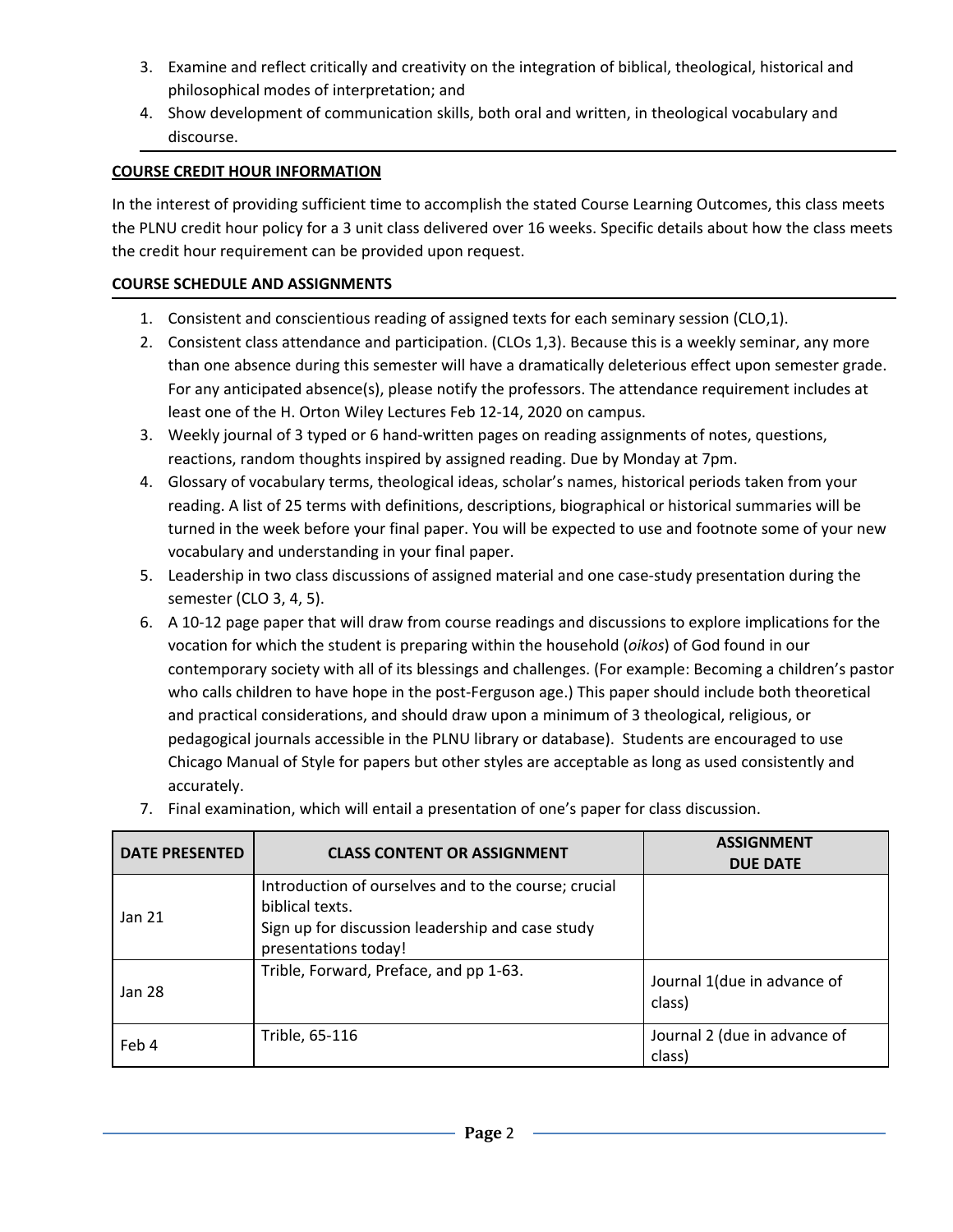|                       | Case study: Is Nothing Sacred-women and terror in    |                                                           |  |
|-----------------------|------------------------------------------------------|-----------------------------------------------------------|--|
|                       | today's church. Relying on what we've learned from   |                                                           |  |
|                       |                                                      |                                                           |  |
|                       | Trible ask the question: How might scripture and     |                                                           |  |
|                       | hermeneutics be used to deform in this situation and |                                                           |  |
|                       | how might scripture and hermeneutics be used to      |                                                           |  |
|                       | form, reform or transform in this situation?         |                                                           |  |
|                       | Student One: The local church                        |                                                           |  |
|                       | Student Two: The Rev. Peter Donovan.                 |                                                           |  |
|                       | Student Three: The Women and their stories.          |                                                           |  |
|                       | Student Four: The vision of Christian family         |                                                           |  |
|                       | Student Five: Doing Justice and Mercy                |                                                           |  |
|                       | The Cross in Racial & Gender Oppression              |                                                           |  |
| Feb 11                | Tagstad, Intro                                       | Journal 3 (due in advance of<br>class)                    |  |
|                       | Matinee: Just Mercy-we'll attend together            |                                                           |  |
|                       | Feb 12 11-11:50 am The Bible is NOT a Story          |                                                           |  |
|                       | Feb 12 1:30-2:20pm What is Poetry and Why is it      | Attend one for class attendance                           |  |
| REQUIRED H. O         | <b>Better than Narrative?</b>                        | credit, a second with paragraph                           |  |
| <b>Wiley Lectures</b> | Feb 13 9:30-10:20am The Bible AND Poetry             | summary for extra credit.                                 |  |
|                       | Feb 14 8:30-9:20am The Bible AS Poetry               |                                                           |  |
|                       | The Cross in Racial & Gender Oppression              |                                                           |  |
| Feb 18                | Kidd, Part 1                                         | Journal 4 (due in advance of                              |  |
|                       |                                                      | class)                                                    |  |
|                       | Winner, Intro and chapter on Prayer                  |                                                           |  |
| Feb 25                | The Cross in Racial & Gender Oppression              | Journal 5 (due in advance of                              |  |
|                       | Trelstad, ed., chapters 1, 3, and 7                  | class)                                                    |  |
|                       | The Cross & The Suffering World                      | Journal 6 (due in advance of                              |  |
| Mar 3                 | Kidd Part 2                                          | class)                                                    |  |
|                       | Trelstad, ed., chapters 8, 9, and 10                 |                                                           |  |
| <b>Mar 10</b>         | <b>Spring Break</b>                                  |                                                           |  |
|                       |                                                      |                                                           |  |
|                       | The Cross & The Suffering World                      | Journal 7 (due in advance of                              |  |
| Mar 17                | Winner, chapter on Baptism                           | class)                                                    |  |
|                       | The Cross & The Suffering World                      |                                                           |  |
| Mar 24                |                                                      | Journal 8 (due in advance of                              |  |
|                       | Kidd, Part 3                                         | class)                                                    |  |
|                       | Trelstad, ed., chapters 11, 12 and 13                |                                                           |  |
| <b>EXTRA CREDIT</b>   | Intelligent Lives, film on campus, 7pm Crill         |                                                           |  |
|                       | Paragraph summary and response required              |                                                           |  |
|                       | The Cross: Imperialism, Violence and Peace           | Journal 9 (due in advance of                              |  |
| Mar 31                | Winner, chapter on Eucharist                         | class)                                                    |  |
|                       | <b>Guest Speaker</b>                                 | Dr. Laird away with her MACM                              |  |
|                       |                                                      | class                                                     |  |
|                       | The Cross: Imperialism, Violence and Peace           | Journal 10 (due in advance of                             |  |
| Apr 7                 | Trelstad, chapters 14 and 15                         | class)                                                    |  |
|                       | Kidd, Part 4                                         |                                                           |  |
|                       | The Cross: Imperialism, Violence and Peace           | Journal 11 (due in advance of                             |  |
| Apr 14                | Trelstad, ed., chapters 16, 17, and 18               | class)                                                    |  |
|                       | Kidd, Part 5                                         |                                                           |  |
|                       | Case study: Oriented to Faith                        |                                                           |  |
| Apr 21                | Student 1<br>Student 2                               | Journal 12 (due in advance of<br>class)Glossary due today |  |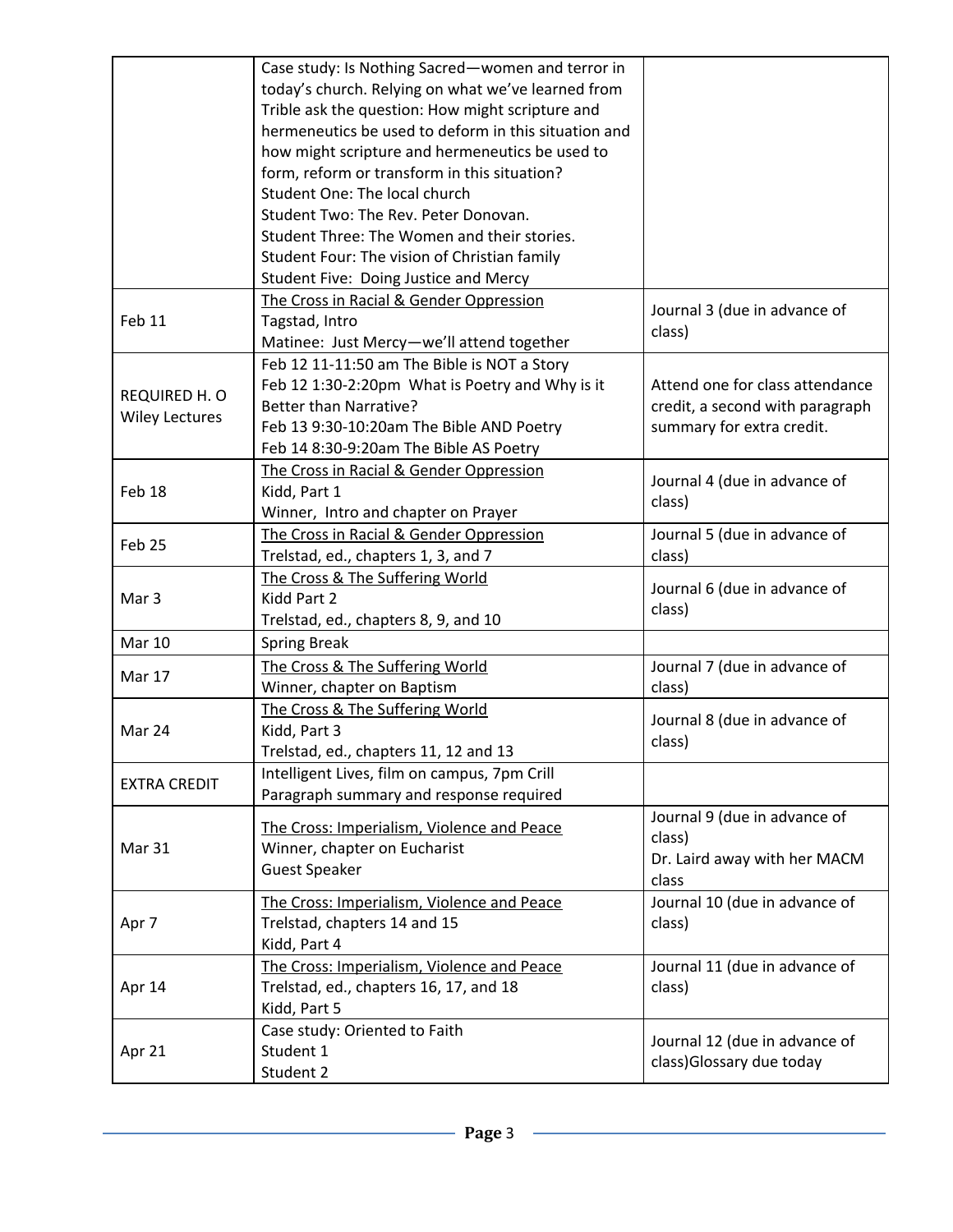|        | Student 3                |                                                     |
|--------|--------------------------|-----------------------------------------------------|
|        | Student 4                |                                                     |
|        | Student 5                |                                                     |
| Apr 28 | Final Exam/Presentations | Final papers due at the<br>beginning of class today |
| May 5  | Final Exam/Presentations |                                                     |

#### **REQUIRED TEXTS AND RECOMMENDED STUDY RESOURCES**

Note:

- 1. Kidd, Sue Monk. The Invention of Wings. Viking. 2014. 97880670024780.
- 2. Treslad, Marit A. Cross Examinations: Readings on the Meaning of the Cross Today. Augsburg. 2006. 9780800620462.
- 3. Trible, Phyllis. *Texts of Terror*. Augsburg, 1984. 9780800615376
- 4. Winner, Lauren, The Dangers of Christian Practice: On Wayward Gifts, Characteristic Damage & Sin, Yale Univ Press, 2018. 987030021582-3.

#### **ASSESSMENT AND GRADING**

Note: Clearly define a grading policy to avoid any confusion concerning expectations. It is most helpful if at least two things are present: 1) a point distribution and 2) a grading scale.

| Attendance and participation<br>$\bullet$<br>pts                                                                                                                                | 150       |                                                                                                    |                                                                                            |  |
|---------------------------------------------------------------------------------------------------------------------------------------------------------------------------------|-----------|----------------------------------------------------------------------------------------------------|--------------------------------------------------------------------------------------------|--|
| 12 Journals (25 pts each)<br>$\bullet$<br>pts<br>Leading two in class-discussions (50 ea)<br>$\bullet$<br>100pts<br>Participating in one case study session<br>$\bullet$<br>pts | 300<br>50 | $A = 94 - 100$<br>$A = 93 - 90$<br>$B + = 87 - 89$<br>$B = 83 - 86$<br>$B = 80 - 82$<br>$C+=77-79$ | $C = 73 - 76$<br>$C = 70 - 72$<br>$D+=67-69$<br>$D=63-66$<br>$D = 60 - 62$<br>$F = 0 - 59$ |  |
| Term paper<br>$\bullet$<br>200pts<br>Glossary of terms, etc.<br>$\bullet$<br>100pts<br>Final Exam/Presentation of paper<br>$\bullet$<br>100pts                                  |           |                                                                                                    |                                                                                            |  |
| Total points possible<br>1000pts                                                                                                                                                |           |                                                                                                    |                                                                                            |  |

#### **INCOMPLETES AND LATE ASSIGNMENTS**

All assignments are to be submitted/turned in by the beginning of the class session when they are due—including assignments posted in Canvas. Incompletes will only be assigned in extremely unusual circumstances.

#### **FINAL EXAMINATION POLICY**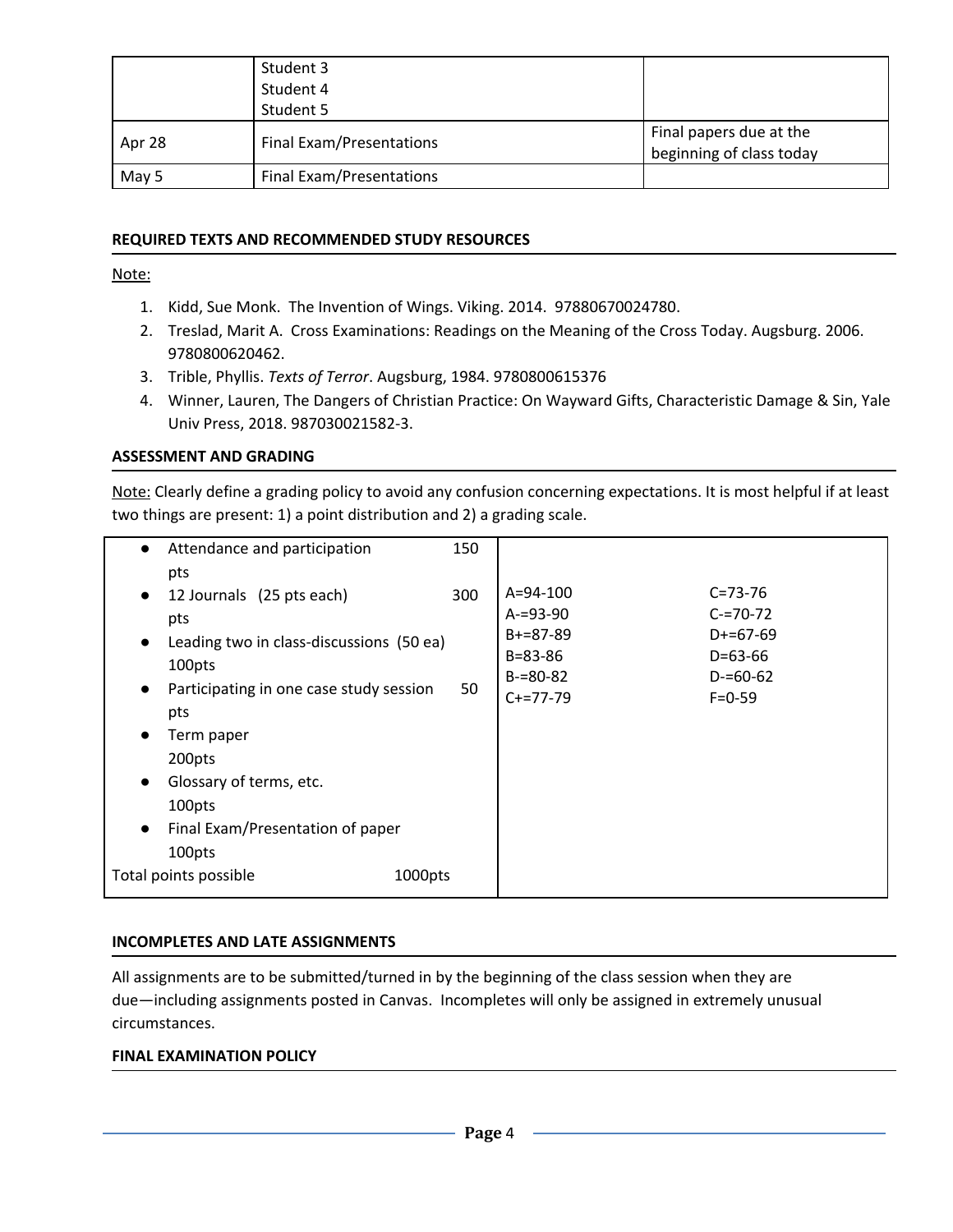Successful completion of this class requires taking the final examination **on its scheduled day**. The final examination schedule is posted on the Class [Schedules](http://www.pointloma.edu/experience/academics/class-schedules) site. No requests for early examinations or alternative days will be approved.

NOTE: The following policies are to be used without changes:

## **PLNU COPYRIGHT POLICY**

Point Loma Nazarene University, as a non-profit educational institution, is entitled by law to use materials protected by the US Copyright Act for classroom education. Any use of those materials outside the class may violate the law.

### **PLNU ACADEMIC HONESTY POLICY**

Students should demonstrate academic honesty by doing original work and by giving appropriate credit to the ideas of others. Academic dishonesty is the act of presenting information, ideas, and/or concepts as one's own when in reality they are the results of another person's creativity and effort. A faculty member who believes a situation involving academic dishonesty has been detected may assign a failing grade for that assignment or examination, or, depending on the seriousness of the offense, for the course. Faculty should follow and students may appeal using the procedure in the university Catalog. See [Academic](http://catalog.pointloma.edu/content.php?catoid=41&navoid=2435) Policies for definitions of kinds of academic dishonesty and for further policy information.

# **PLNU ACADEMIC ACCOMMODATIONS POLICY**

While all students are expected to meet the minimum standards for completion of this course as established by the instructor, students with disabilities may require academic adjustments, modifications or auxiliary aids/services. At Point Loma Nazarene University (PLNU), these students are requested to register with the Disability Resource Center (DRC), located in the Bond Academic Center. ([DRC@pointloma.edu](mailto:DRC@pointloma.edu) or 619-849-2486). The DRC's policies and procedures for assisting such students in the development of an appropriate academic adjustment plan (AP) allows PLNU to comply with Section 504 of the Rehabilitation Act and the Americans with Disabilities Act. Section 504 (a) prohibits discrimination against students with special needs and guarantees all qualified students equal access to and benefits of PLNU programs and activities. After the student files the required documentation, the DRC, in conjunction with the student, will develop an AP to meet that student's specific learning needs. The DRC will thereafter email the student's AP to all faculty who teach courses in which the student is enrolled each semester. The AP must be implemented in all such courses.

If students do not wish to avail themselves of some or all of the elements of their AP in a particular course, it is the responsibility of those students to notify their professor in that course. PLNU highly recommends that DRC students speak with their professors during the first two weeks of each semester about the applicability of their AP in that particular course and/or if they do not desire to take advantage of some or all of the elements of their AP in that course.

# **PLNU ATTENDANCE AND PARTICIPATION POLICY**

Regular and punctual attendance at all classes is considered essential to optimum academic achievement. If the student is absent from more than 10 percent of class meetings, the faculty member can file a written report which may result in de-enrollment. If the absences exceed 20 percent, the student may be de-enrolled without